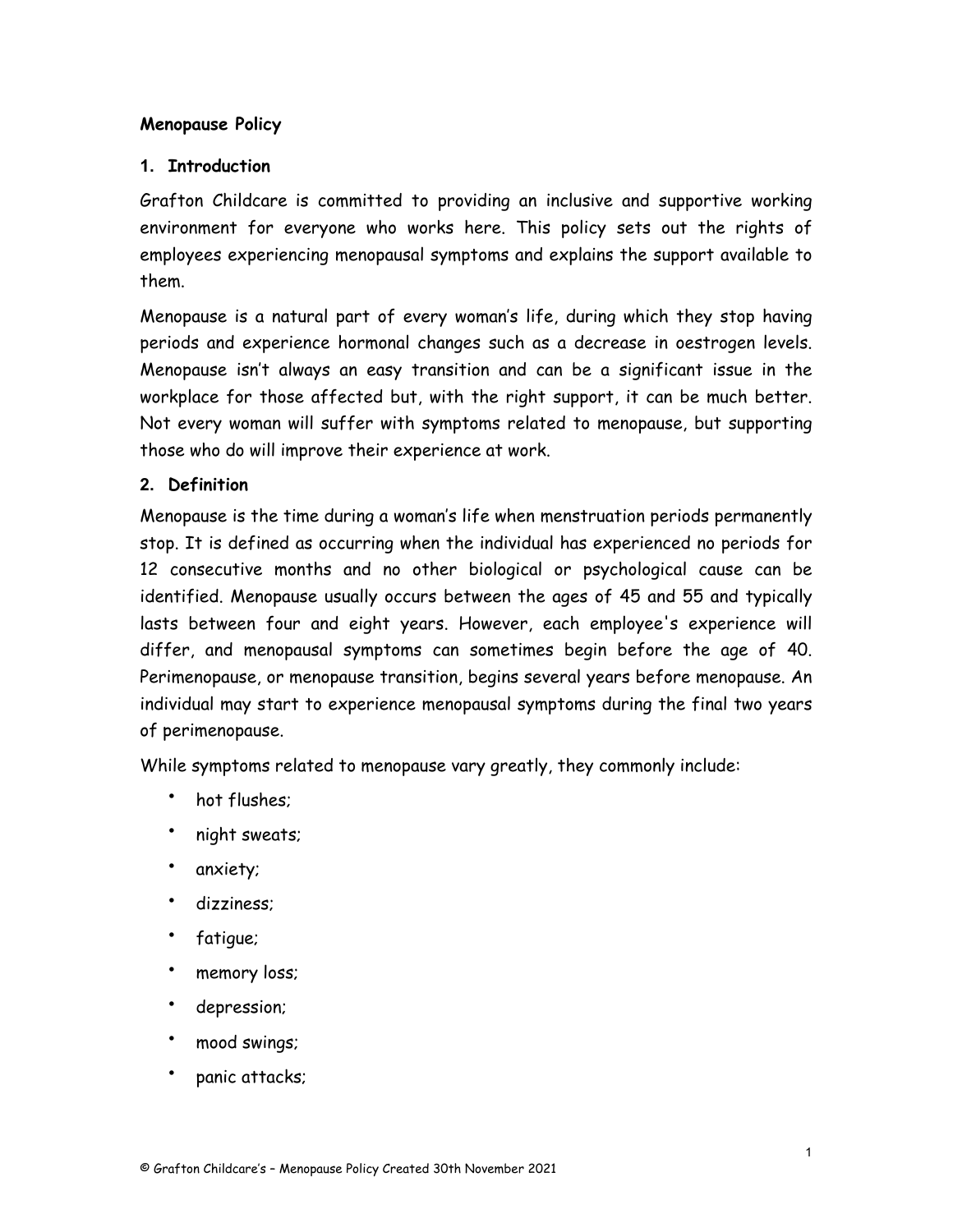- insomnia;
- skin irritation;
- headaches;
- recurrent urinary tract infections;
- joint stiffness, aches and pains;
- reduced concentration; and
- heavy periods.

Each of these symptoms has the potential to affect an employee's comfort and performance at work.

# **3. Employee support**

Employees are encouraged to speak to the manager if they experience menopausal symptoms to ensure that symptoms are treated as an ongoing health issue rather than as individual instances of ill health. The manager will maintain an open door policy so that employees feel comfortable in approaching her. Confidentiality will be maintained at all times.

Grafton Childcare offers a variety of initiatives to support women experiencing menopausal symptoms, including supporting the employees request for reasonable adjustments.

External support and help for individuals can be found at:

- Menopause Matters ([www.menopausematters.co.uk\)](http://www.menopausematters.co.uk) which provides information about the menopause, menopausal symptoms and treatment options;
- The NHS ([www.nhs.uk](http://www.nhs.uk)), which provides information and treatment options; and
- The Daisy Network [\(www.daisynetwork.org\)](http://www.daisynetwork.org), a charity which provides support for people experiencing premature menopause or premature ovarian insufficiency.

# **4. Reasonable adjustments**

Grafton Childcare has a duty to provide a safe working environment for all employees and commits to ensuring that suitable adjustments and additional support are available to individuals experiencing menopausal symptoms. Grafton Childcare acknowledges that the menopause affects individuals in different ways and so no adjustment will be made without fully discussing it first.